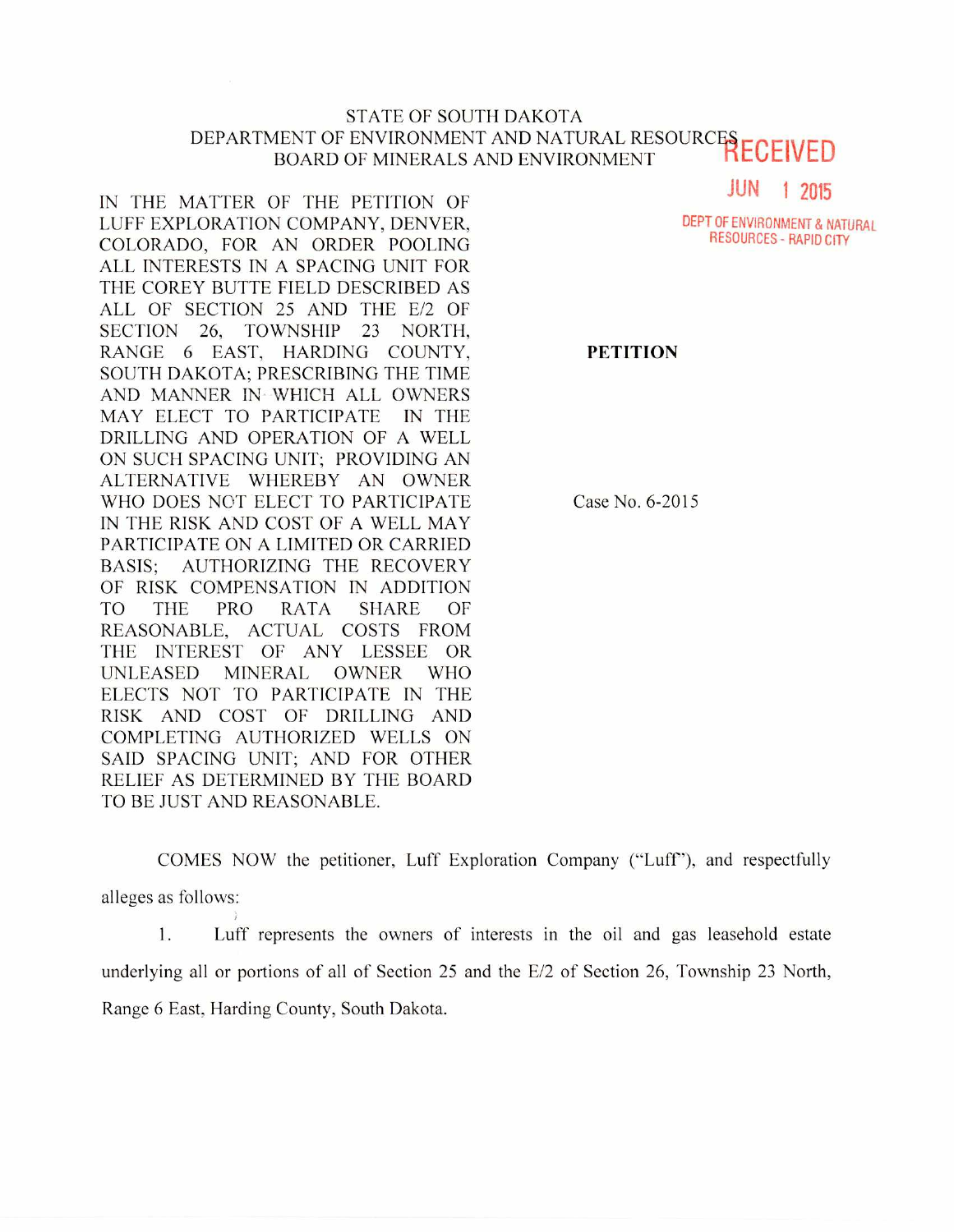2. Said lands are included within the Corey Butte Field and in Order No. 4-2015, the lands were established as a 960-acre spacing unit for the Corey Butte Field with up to two wells authorized to be drilled on the spacing unit.

3. There are separately owned tracts and/or separately owned interests within tracts within said proposed spacing unit.

4. Luff has attempted to secure a lease from the owners of a majority of the interests in the spacing unit, but anticipates that at least some of the owners will not agree to lease or participate in the risk and cost of drilling a well on the spacing unit.

5. Luff desires that the Board pool all interests in said spacing unit in accordance with South Dakota Codified Laws (SDCL) 45-9-31, and authorize Luff to drill, equip and operate the wells on the spacing unit in accordance with SDCL 45-9-32.

6. Luff further desires the order provide that within 30 days of being provided an estimate of the anticipated expenditures by Luff, all owners who have not voluntarily agreed to pool their interests in the spacing unit shall elect to participate in writing and shall thereafter pay their proportionate share of the reasonable actual costs of drilling, completing and operating the well, plus a reasonable charge for supervision. Luff further requests the order provide that in the event any such owner does not so elect to participate in the risk and cost of drilling a well, Luff shall be entitled to recover risk compensation in addition to the actual prorated costs in accordance with the Administrative Rules of South Dakota (ARSD) Chapter 74:12:10 or as otherwise determined by the Board to be just and reasonable.

7. The Board is authorized to grant the requested pooling order by SDCL 45-9-31 through 45-9-36 and ARSD 74:12:10:01 through 74:12:10:03.

WHEREFORE, petitioner respectfully requests that the Board issue its notice of opportunity for hearing and, if any interested party intervenes in accordance with said notice, set this matter for hearing at the regularly scheduled hearings on July 16, 2015, or such other date as may be established by the Board and that thereafter the Board enter its order granting the relief

2